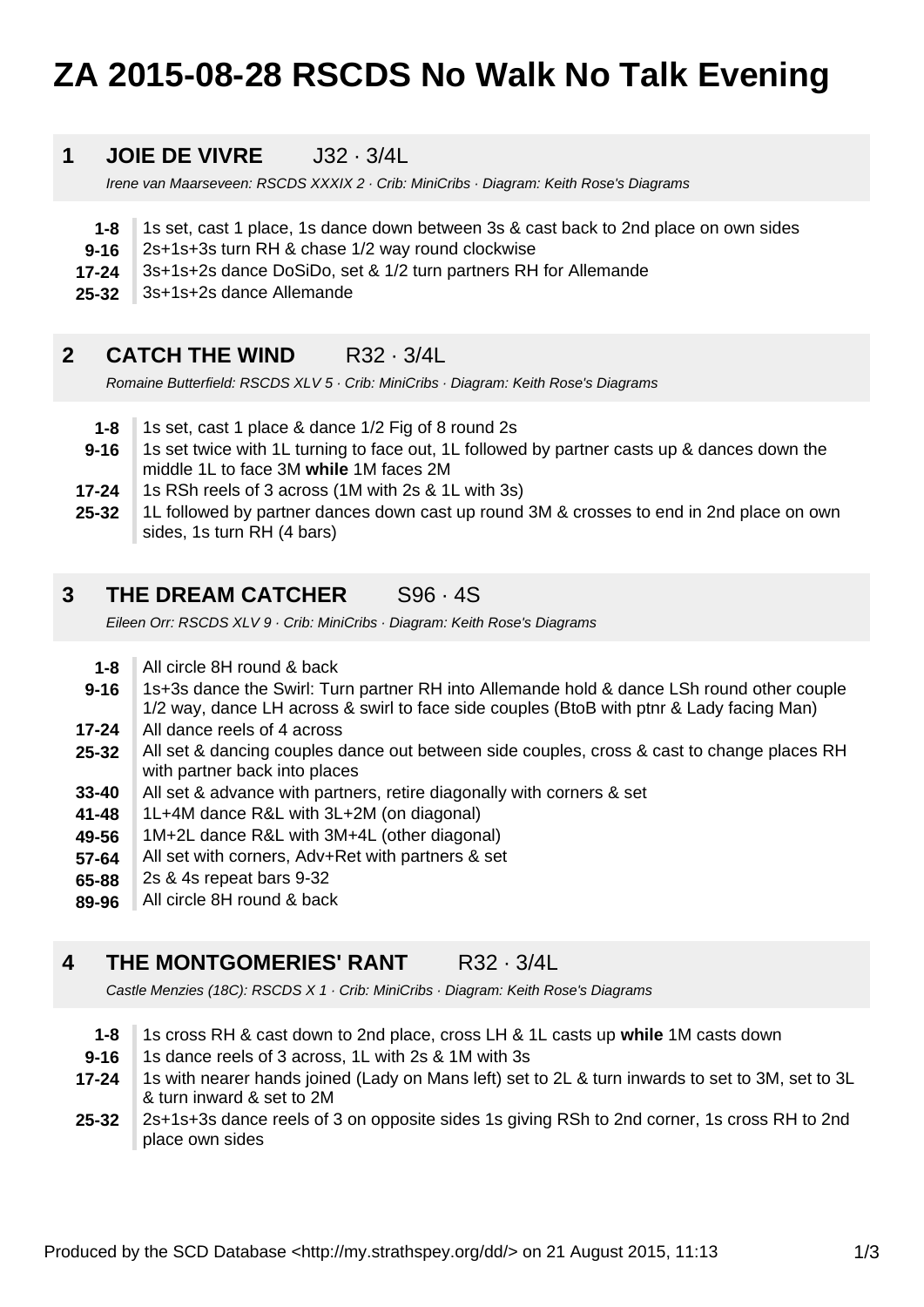### **5 J. B. MILNE** R32 · 3/4L

Hugh Foss: A Guide to Scottish Country Dancing · Crib: MiniCribs · Diagram: Keith Rose's Diagrams

- **1-8** 1M+2L set advancing & turn RH, 1L+2M set advancing & turn RH
- **9-16** 1s set to each other & turn 2H, cast to 2nd place & Petronella turn to Lady between 2s & Man between 3s
- **17-24** 1s set & 3/4 turn RH **while** 2s+3s change places RH on sides & set, 1s repeat but 2s & 3s cross RH & set
- **25-32** 1s set & change places RH **while** 2s+3s change places RH on sides & set, 1s cast round corner to 2nd pl own sides as 2s+3s cross RH & all set

#### **6 ANNA HOLDEN'S STRATHSPEY** S32 · 2/4L

John Drewry: RSCDS XLII 2 · Crib: MiniCribs · Diagram: Keith Rose's Diagrams

- **1-8** 1s+2s dance RH across, 1s cross down to 2nd pl as 2 cast up then 1M+2L turn LH as 1L+2M turn RH into a line across (1s between 2s) facing down
- **9-16** 1s+2s dance down in line, 1s turn & face up as 2s turn in behind, dance up, 1s casting to 2nd place opp sides as 2s dance to 1st place own sides
- **17-24** 2M+1L also 2L+1M set & Petronella turn-in-tandem into middle, set & Petronella turn-in-tandem to sides
- **25-32** 1s+2s set, circle 4H round 1/2 way; 1s turn 2H 1.1/2 times to 2nd place own side

#### **7 CITY OF STIRLING REEL** R32 · 3/4L

Roy Goldring: Bannockburn 700 · Crib: MiniCribs · Diagram: Keith Rose's Diagrams

- **1-8** 1s+2s+3s dance Snowball Grand Chain (1s+2s change places on sides to start). (3)(1)(2)
- **9-16** 1s cross (pass RSh) & 1/2 turn RH person in 3rd corner, 1s followed by corners change places (diag) passing LSh & 1s cast to 2nd place (opp sides) as corners end in original places
- **17-24** 1s cross (pass LSh) & 1/2 turn LH person in 4th corner, 1s followed by corners change places (diag) passing RSh & 1s cast to 2nd place (opp sides) as corners end in original places. 2(1)3
- **25-32** All turn RH (4 bars) & 1s dance 1/2 Figs of 8 (Lady up & Man down)

#### **8 THE CRANBERRY TART** J32 · 3/4L

Terry Glasspool: Dances from the Seven Year Itch · Crib: MiniCribs · Diagram: Keith Rose's Diagrams

- **1-8** 1M sets & casts 1 place, sets & petronella turns between 3s facing up **while** 1L stands for 2 bars then sets, casts 1 place & sets
- **9-16** 1M sets in line with 3s & all 3 Adv+Ret then 1M advances to partner **while** 1L petronella turns between 2s & sets in line with 2s then all 3 Adv+Ret
- **17-24** 1L followed by partner dances reel of 3 across with 2s (RSh to 2L) to end in 2nd place own sides
- **25-32** 1s dance RSh reels of 3 on sides giving RSh to 3s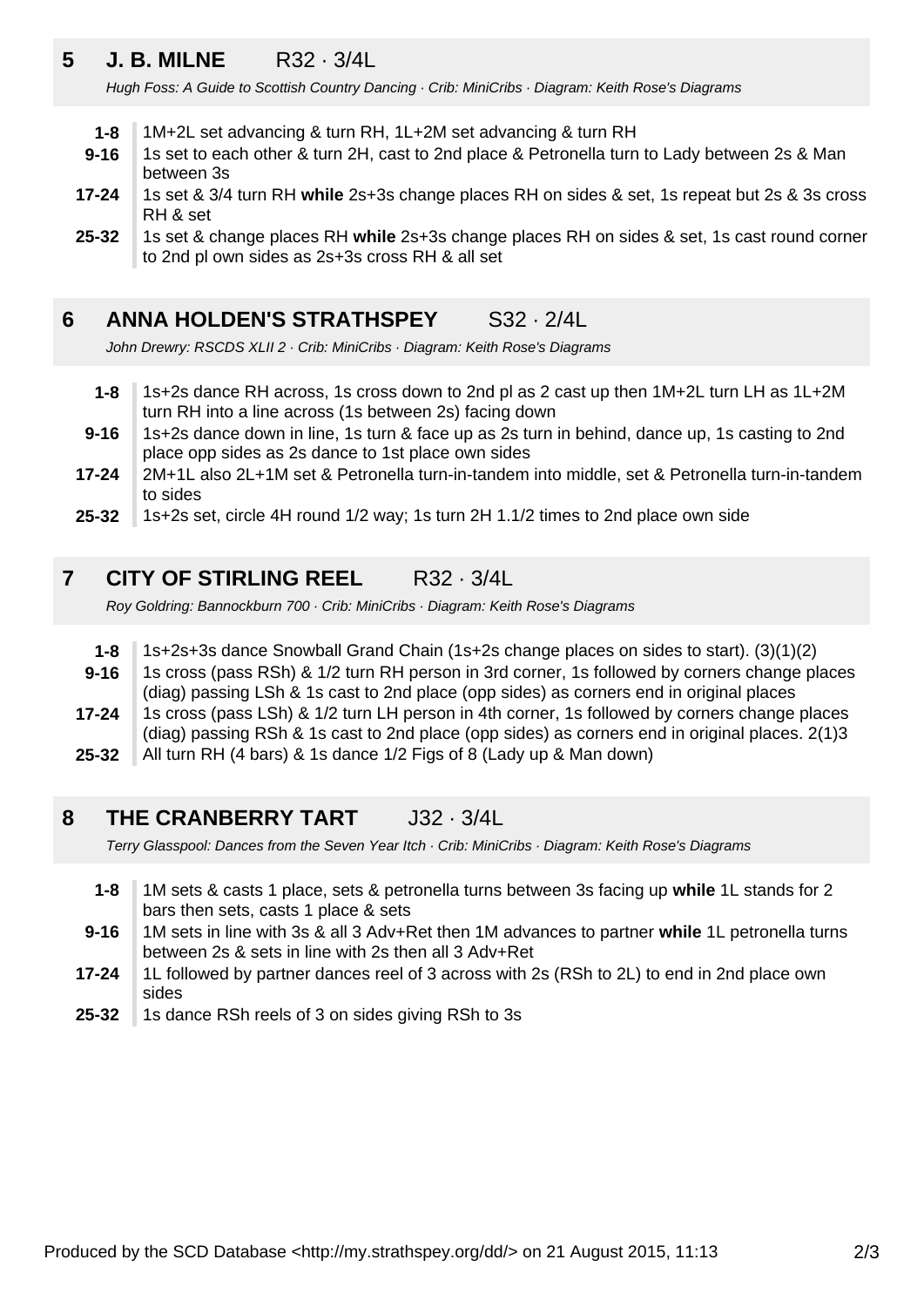### **9 THE MINISTER ON THE LOCH** S32 · 3/3L

Roy Goldring: Magazine Dances 2005-2009 · Crib: MiniCribs · Diagram: Keith Rose's Diagrams

- **1-8** 1s+2s dance Diamond Poussette
- **9-16** 1s dance down for 2 steps, turn 2H, dance up to top & turn 2H
- **17-24** 1s+3s dance double Fig of 8 round 2s with 1s casting to start
- **25-32** 1M+2M turn LH 1.1/2 times **while** 1L+2L turn RH 1.1/2 times, 1M+3M turn RH 1.1/2 times **while** 1L+3L turn LH 1.1/2 times

#### **10 MAIRI'S WEDDING** R40 · 3/4L

James B Cosh: A Guide to Scottish Country Dancing · Crib: MiniCribs · Diagram: Keith Rose's Diagrams

- **1-8** 1s turn RH & cast to 2nd place, 1s turn LH to face 1st corners
- **9-16** 1s dance 1/2 diagonal reel of 4 with 1st corners, 1s dance 1/2 diagonal reel with 2nd corners
- **17-24** 1s dance 1/2 diagonal reel with 3rd corner (pstns), 1/2 diagonal reel with 4th corner (pstns)
- **25-32** 1s dance reel of 3 across (Lady with 2s, Man with 3s - LSh to 1st corner)
- **33-40** 2s+1s+3s circle 6H round & back